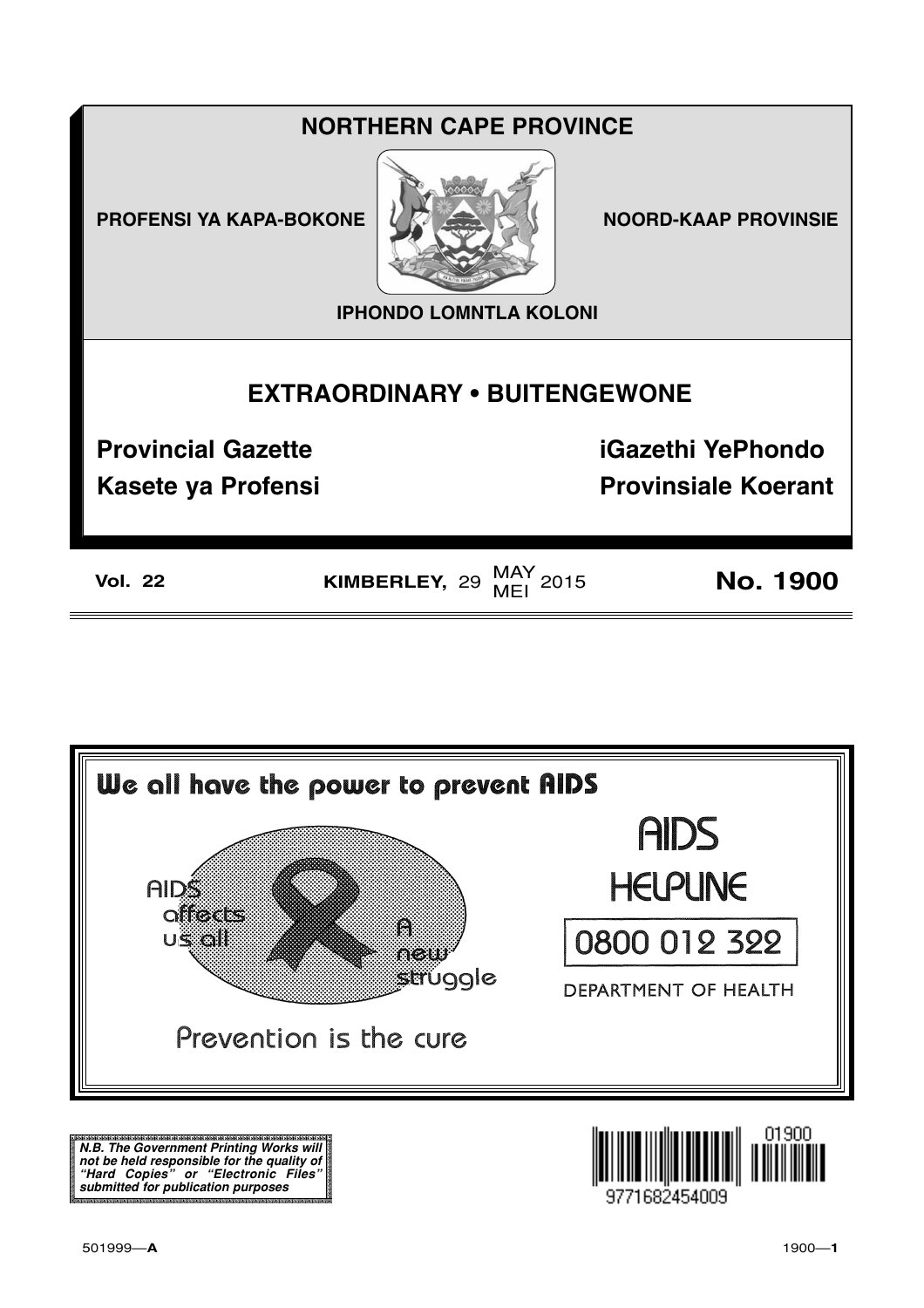## **DISCLAIMER:**

Government Printing Works reserves the right to apply the 25% discount to all Legal and Liquor notices that comply with the business rules for notice submissions for publication in gazettes.

National, Provincial, Road Carrier Permits and Tender notices will pay the price as published in the Government Gazettes.

For any information, please contact the eGazette Contact Centre on 012-748 6200 or email **info.egazette@gpw.gov.za**

|     | <b>CONTENTS • INHOUD</b> |             |                |
|-----|--------------------------|-------------|----------------|
| No. |                          | Page<br>No. | Gazette<br>No. |
|     | <b>GENERAL NOTICE</b>    |             |                |
|     |                          |             | 1900           |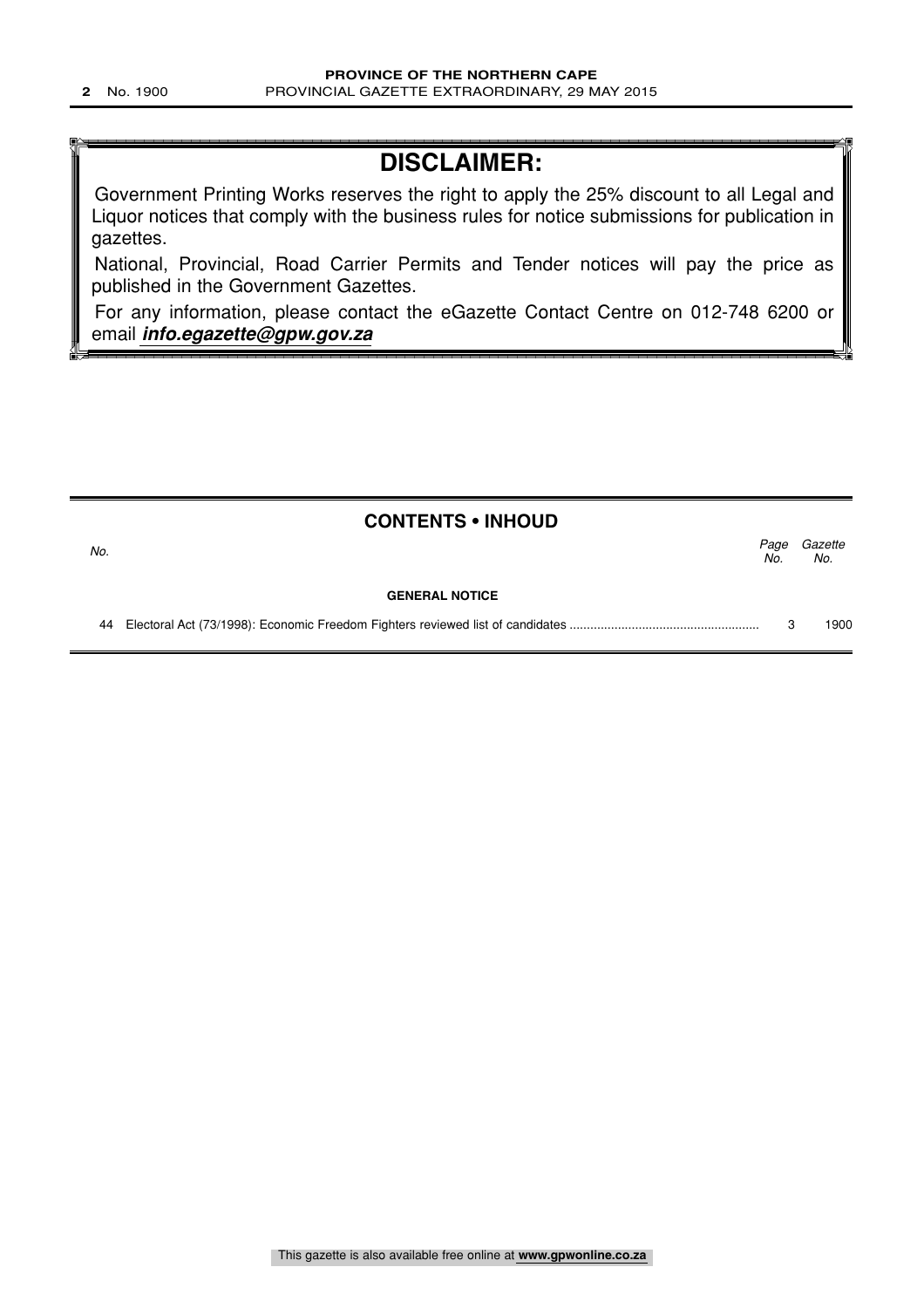## GENERAL NOTICE

#### **NOTICE 44 OF 2015**

#### ELECTORAL ACT, 1998 (Act No. 73 of 1998)

#### ECONOMIC FREEDOM FIGHTERS REVIEWED LIST OF CANDIDATES

A reviewed Candidate list of the ECONOMIC FREEDOM FIGHTERS (Northern Cape Province) is hereby published in terms of Schedule 1A, items 21 and 22 of the Electoral Act,1998 (Act No 73 of 1998).

| <b>NO</b>                 | <b>FULL NAMES</b>          | <b>SURNAME</b>   | <b>IDENTITY NUMBER</b> |
|---------------------------|----------------------------|------------------|------------------------|
| 1                         | George                     | Nyakama          | 7806015928081          |
| $\overline{2}$            | <b>Francis</b>             | <b>Thullo</b>    | 8310305755087          |
| $\overline{\overline{3}}$ | <b>Pulane</b>              | Pheko            | 8311280992085          |
| 4                         | Veronica                   | <b>Moremetsi</b> | 7412060918083          |
| $\overline{5}$            | Patrice                    | Cloete           | 7201075280088          |
| $\overline{6}$            | <b>Gabasale Mary</b>       | Tongwane         | ***                    |
| $\overline{7}$            | <b>Danny Andries</b>       | Jonas            | ***                    |
| $\overline{8}$            | Mona Lisa                  | <b>Isaacs</b>    | $***$                  |
| $\overline{9}$            | Ronald John                | Februarie        | ***                    |
| 10                        | Golebilemang Irene         | Mogorosi         | ***                    |
| 11                        | <b>Joseph Martin</b>       | Van Wyk          | ***                    |
| 12                        | Hilda                      | Morometse        | ***                    |
| $\overline{13}$           | <b>Dirk</b>                | Andrews          | ***                    |
| 14                        | Gomolemo Eulenda           | Oleseng          | ***                    |
| $\overline{15}$           | Phenyo Joseph              | <b>Ohentswe</b>  | ***                    |
| 16                        | <b>Selinah Keodihetse</b>  | Lesley           | ***                    |
| $\overline{17}$           | Danisile                   | Seeco            | ***                    |
| 18                        | <b>Monica Nikiwe</b>       | Phepheng         | ***                    |
| 19                        | <b>Obakeng Lesly</b>       | Lechuti          | ***                    |
| 20                        | <b>Itumeleng Constance</b> | Tau              | ***                    |
| 21                        | Goitsemodimo Gilbert       | Halter           | ***                    |
| $\overline{22}$           | Dorald Edmund              | Cloete           | ***                    |
| $\overline{23}$           | Desmond                    | <b>Makaties</b>  | ***                    |
| $\overline{24}$           | Sheila                     | Engelbrecht      | ***                    |
| 25                        | <b>Magapanyane Andrew</b>  | Segano           | ***                    |
| $\overline{26}$           | <b>Kesholohetse Glenda</b> | Lepolesa         | ***                    |
| 27                        | <b>Dirk</b>                | Esau             | ***                    |
| 28                        | <b>Kgomotso Lionel</b>     | Moseki           | ***                    |
| 29                        | <b>Bohosi Apollo</b>       | Gopolang         | ***                    |

### \*\*\* Detailed information of candidates not available at the time of going to press

<sup>з</sup>В.Мо́оре́ииа SECRETARY TO THE LEGISLATURE